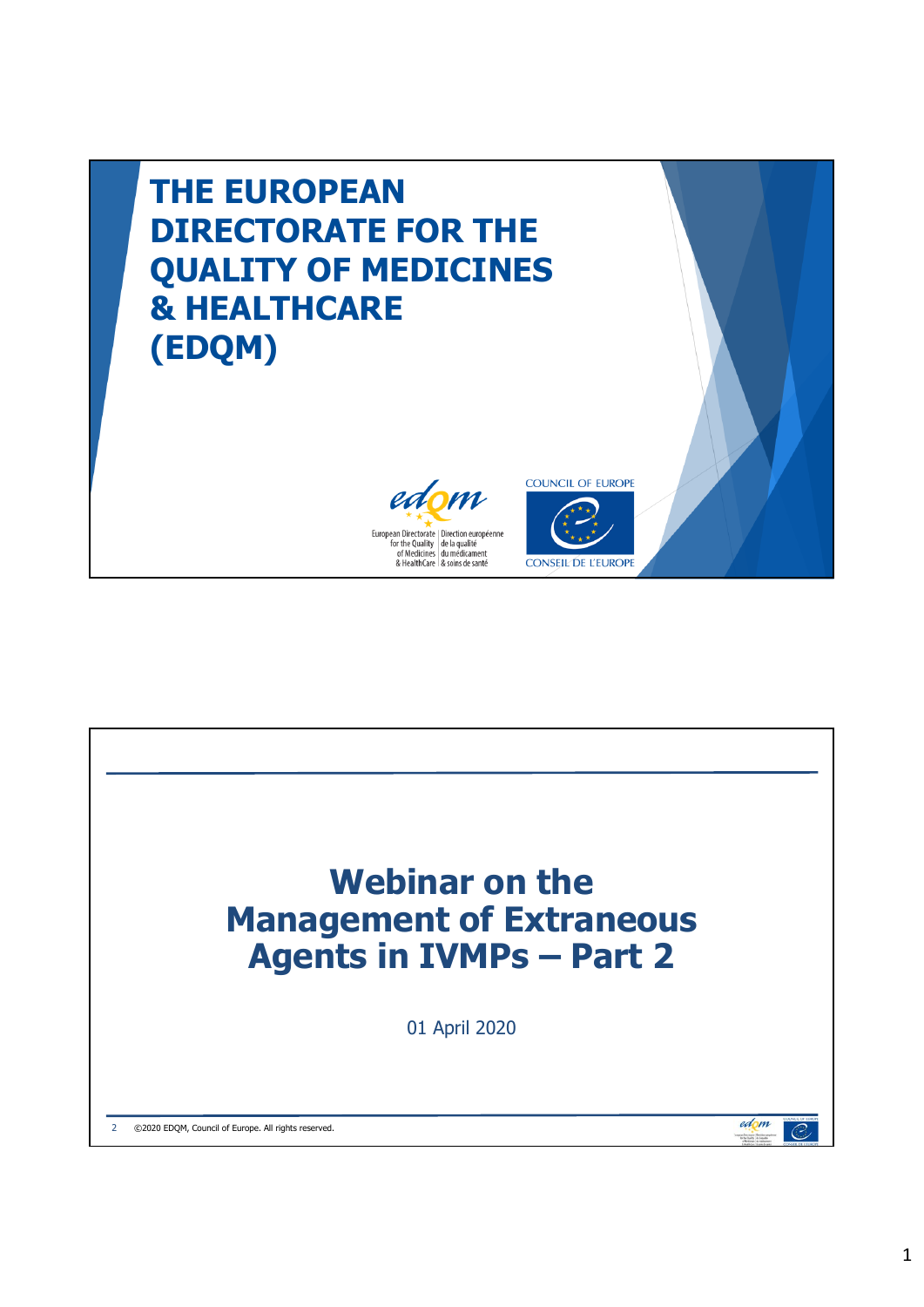# **Webinar on the "Management of Extraneous Agents in IVMPs"**

**Afternoon Session: Regulatory landscape**

**EMA guidelines (including needs for revision or elaboration of new guidelines) and Q&A document as a tool for harmonized assessment**

1st April 2020 Esther Werner

2

## **Disclaimer**

I attend this webinar as an individual expert and I express here my personal views.

The information contained in this presentation does not necessarily reflect the opinion or the position of the Paul-Ehrlich-Institut, the Committee for Veterinary Medicinal Products or the Immunological Working Party.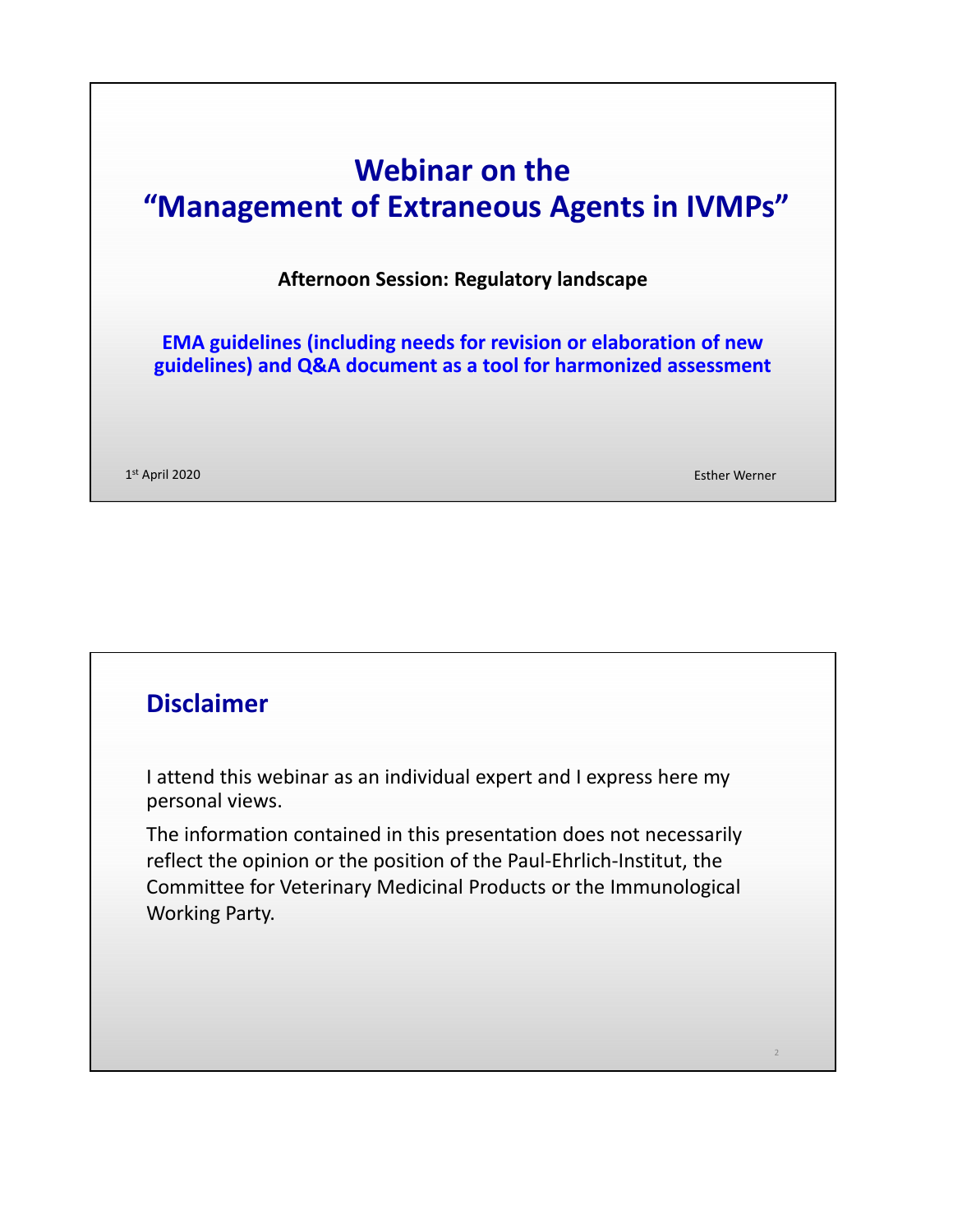## **Agenda**

- **EMA Guidelines**
- **EMA/CVMP/IWP/206555/2010-Rev.1 guideline + annex 2**
- **EMA/CVMP/IWP/251741/2015 reflection paper**
- **Ph. Eur. Approach Management of Extraneous Agents in IVMPs**
- **Questions and points for considerations**
- **Next steps**

## **EMA Guidelines**

#### **EMA/CVMP/IWP/206555/2010-Rev.1**

 **Guideline on requirements for the production and control of immunological veterinary medicinal products** including Annex 2 (The approach to demonstrate freedom from extraneous agents (into force  $1<sup>st</sup>$  May 2017)

| Draft revised quideline agreed by Immunologicals Working<br>Party (IWP) | June 2015       |
|-------------------------------------------------------------------------|-----------------|
| Adoption by CVMP for release for consultation                           | 9 July 2015     |
| End of consultation (deadline for comments)                             | 31 January 2016 |
| Revised draft guideline agreed by IWP                                   | 19 October 2016 |
| Adopted by CVMP                                                         | 8 December 2016 |
| Date for coming into effect                                             | May 2017        |

3

4

#### **EMA/CVMP/IWP/251741/2015**

 **CVMP reflection paper** on methods found suitable within the EU for demonstrating freedom from extraneous agents of the seeds used for the production of IVMPs

which describes methods that have been evaluated by regulatory authorities within the EU and considered as suitable by CVMP, or by one or more NCA, for the detection of one or more EA on the lists contained in annex 2.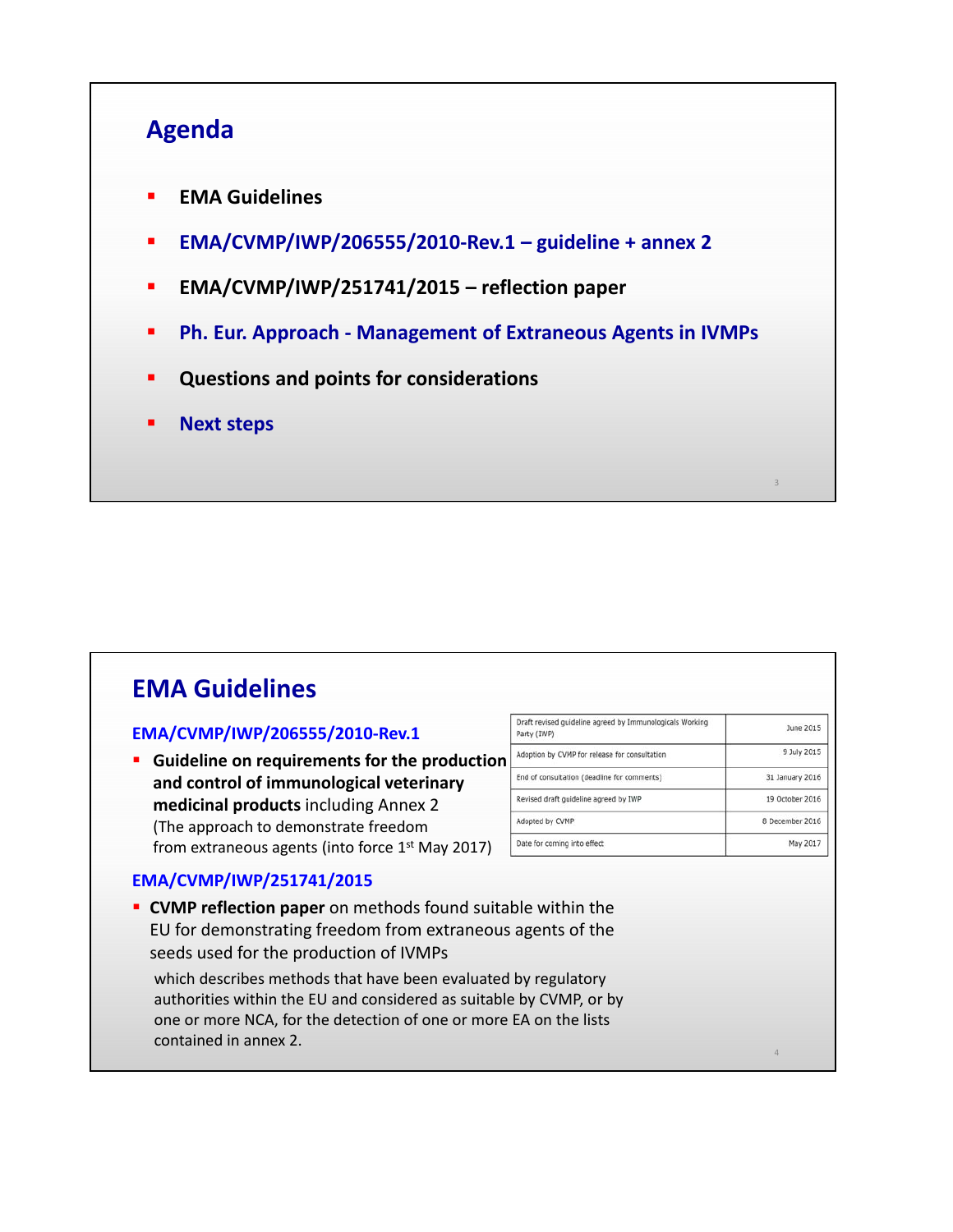## **EMA/CVMP/IWP/206555/2010-Rev.1**

- **GL originally adopted** by CVMP in June 2012 (into effect 1<sup>st</sup> Jan 2013) replaced a couple of guidance documents.
- **Revision** to include a new annex (annex 2) entitled *"The approach to demonstrate freedom from extraneous agents as part of the production and control of immunological veterinary medicinal products for mammalian species and finfish".*
- **Annex 2 replaced** the table of extraneous agents to be tested for in relation to the general and species-specific guidelines on production and control of mammalian veterinary vaccines ("7BIm10a" dated 1994).

5

6

## **EMA/CVMP/IWP/206555/2010-Rev.1**

#### **Until May 2017**

- **Specification for materials** that need to be tested at the various stages of production (European Pharmacopoeia - Ph. Eur.)
	- Substrates, seeds and raw materials, intermediate materials and final products.
	- **Specification of agents** from which freedom needs to be shown
		- Mammalian vaccines in the CVMP table of EA (7BIm10a).
		- Avian vaccines in the Ph. Eur. (*Ph. Eur. general chapters 2.6.24, 2.6.25. and 5.2.2.*)
- **Tests divided into 'general' and 'specific' tests**
- Mammalian vaccines in CVMP table.
- Methodologies and requirements for cell cultures (eggs) and substances of animal origin in the Ph. Eur. (5.2.4., 5.2.5.,monograph 0062, 2.6.1, 2.6.2., 2.6.7, 5.2.8)
- Avian vaccines: specific tests in the Ph. Eur.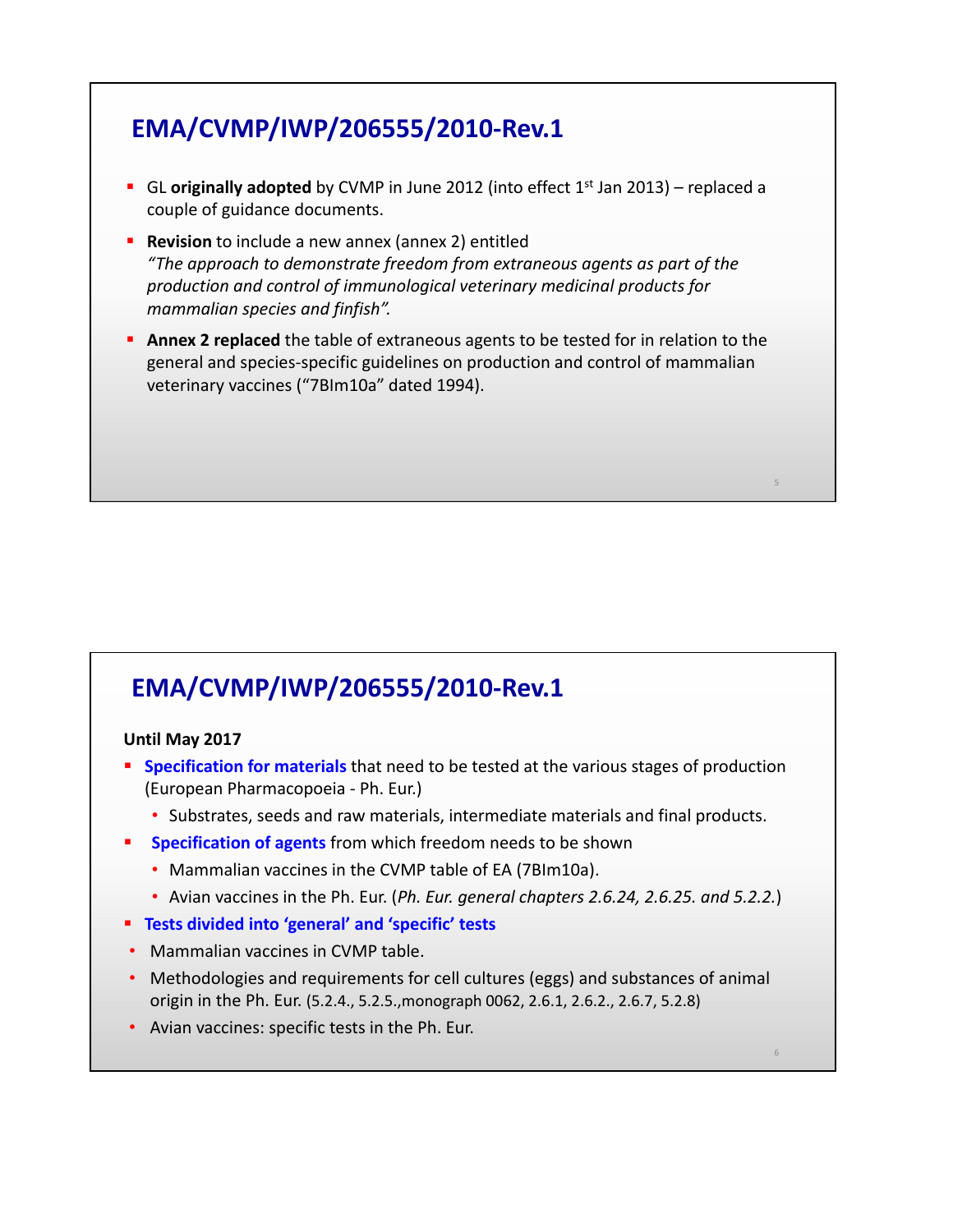## **EMA/CVMP/IWP/206555/2010-Rev.1**

#### **Revised EU approach – considerations behind it**

- **Move away** from prescribing the test methodology that must be used for a particular agent or substrate
- **Move towards** describing the general approach in order to demonstrate suitability of tests applied to show freedom of the relevant substrate from specified EA
- **Reservations on the concept of 'general' and 'specific' tests**
- **Filexibility for applicants use of any suitable (validated) method**
- Take into account progress made in development of new techniques
- **Link between EA and cells** 
	- EA: Definition of what you want to detect
	- Cells: Identification of cells able to detect the virus you are looking for

## **EMA/CVMP/IWP/206555/2010-Rev.1**

#### **Revised EU approach in**

#### **Annex 2 to guideline on requirements for the production and control of IVMPs**

- **Annex 2 applicable to** IVMPs for mammalian species, salmonids and other finfish.
- **Annex 2 defines** the following:
	- **Substances, substrates, starting materials, intermediates and final products** for which testing is required.
	- **Criteria** by which the requirement to demonstrate freedom of a material from particular EA(s) may be waived (source of material, treatment applied, SPF status etc.).

8

- **How tests may be shown to be suitable** for EA testing in terms of performance criteria (sensitivity, specificity, etc.).
- **Lists of EAs per species**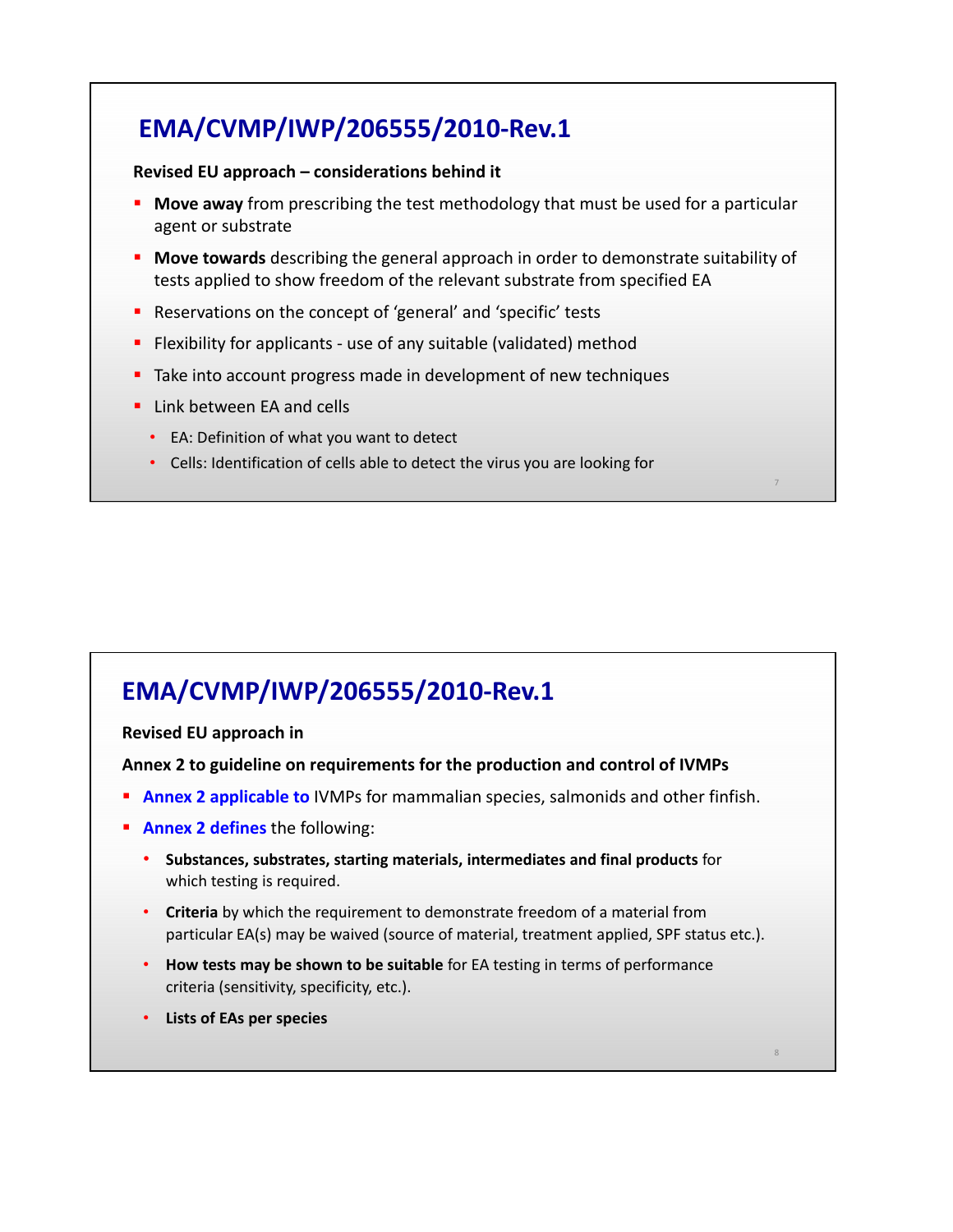# **EMA/CVMP/IWP/206555/2010-Rev.1**

#### **List of extraneous agents**

- **Reference list** which must be taken into account when considering which testing for EA is appropriate.
- **Example 1** Established in accordance with the existing knowledge at the time of writing this guideline.
- If scientifically justified, the list may be updated in the future.
- The presence of an EA on the list **does not mean that a test for this agent must be carried out**.

9

10

**Justification** for not carrying out a test for a specific EA.

## **EMA/CVMP/IWP/206555/2010-Rev.1**

**Risk assessment** identifying those EA for which testing is necessary

- **Step 1**: Justification for not carrying out a test for a specific EA
	- **Definition of criteria** by which the requirement to demonstrate freedom of a material from particular EA may be waived (source of material, treatment applied, SPF status, biotechnological process etc.)
- **Step 2**: Implementation of tests for the detection of EA
	- Explanation how tests may be shown to be suitable for EA testing in terms of key criteria and performance characteristics (sensitivity, specificity, etc.)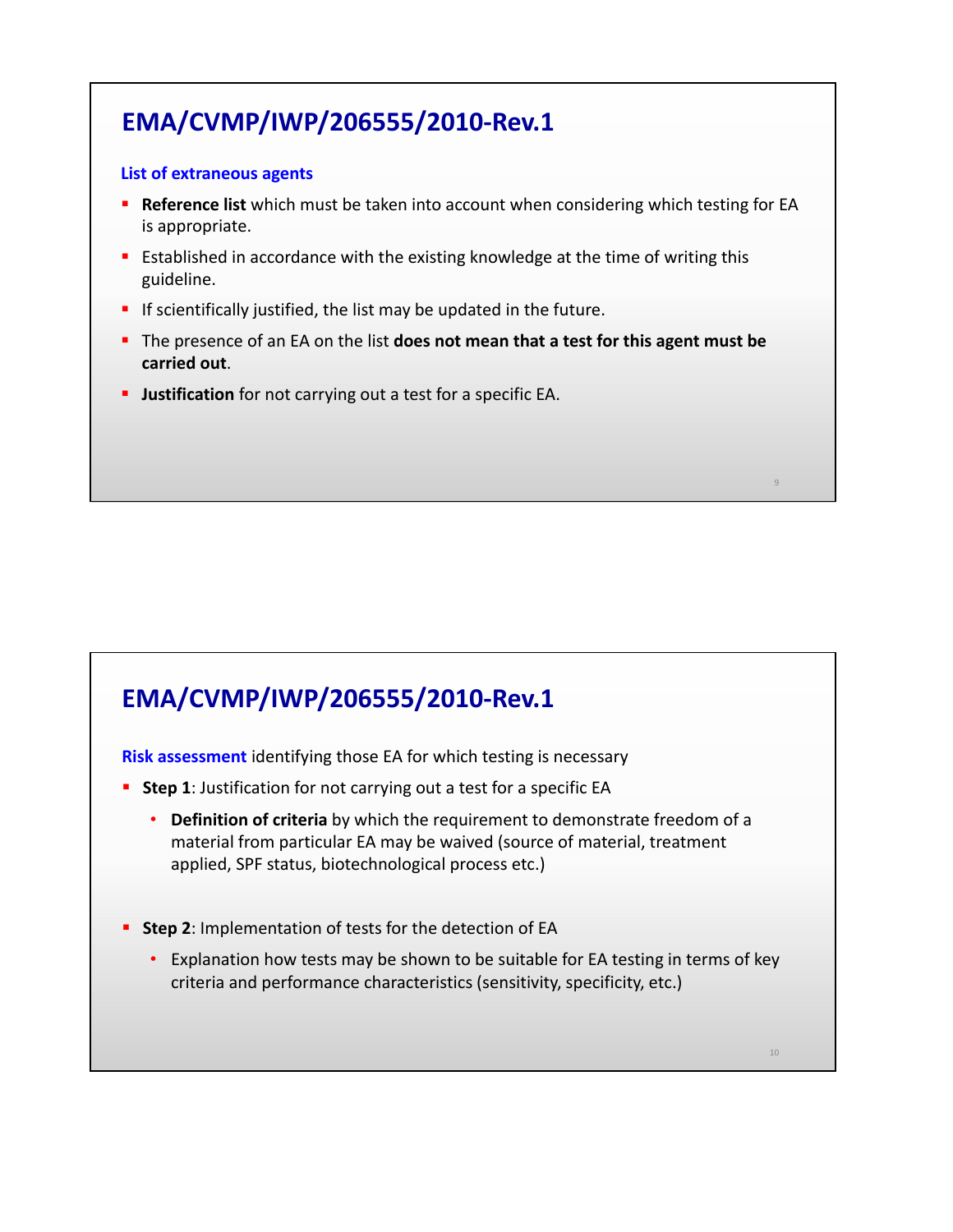## **EMA/CVMP/IWP/251741/2015**

**CVMP reflection paper on methods found suitable within the EU for demonstrating freedom from extraneous agents of the seeds used for the production of IVMPs** 

- To be read in conjunction with Annex 2 of GL EMA/CVMP/IWP/206555/2010-Rev.1
- Testing of virus and cell seeds
- **Methods od viral detection** (classical cell culture methods, use of embryonated eggs, molecular methods, e.g. NAT)

| <b>Porcine</b>                           |                                                                           |                                                 |                |  |
|------------------------------------------|---------------------------------------------------------------------------|-------------------------------------------------|----------------|--|
| $1.$ Extraneous agent(s)                 | 2. Suitable culture<br>substrates for amplification                       | 3. Suitable methods of<br>detection             | <b>Remarks</b> |  |
| Bovine viral diarrhoea<br><b>Virus</b>   | BEL, BHK-21, BT, CK, EBK,<br>EBTr, FBLP, FBT10, IPB3,<br>MDBK, PK-15, SCP | CPE for cytopathic<br>strains                   |                |  |
|                                          |                                                                           | IS for non-cytopathic<br>and cytopathic strains |                |  |
| Classical swine fever virus              | IPB3, PK, PK-15                                                           | ELISA, IS                                       |                |  |
| Encephalomyocarditis<br><b>Virus</b>     | BHK-21, PK, SK, ST, Vero                                                  | CPE                                             |                |  |
| Foot-and-mouth disease<br>virus          | BHK-21, CTY, IB-RS-2, IPB3,<br>MDBK, PK                                   | CPE, ELISA                                      |                |  |
| Influenza virus                          | embryonated eggs<br><b>MDCK</b>                                           | <b>HAg</b><br><b>IS</b>                         |                |  |
| Porcine adenovirus                       | PK, PK-15, SK, ST<br>FSK, MA104                                           | CPE<br><b>IS</b>                                |                |  |
| Porcine circovirus, type-1<br>and type-2 | CCL-33, PK, PK-15, PS, SK, ST                                             | <b>IS</b>                                       |                |  |

12

- Annex: examples of suitable cells and methods for testing for freedom from a range of extraneous agents are shown.
- 11 Currently limited to porcine, bovine, canine, feline, but work is ongoing with additional species – ovine, equine.

### **Ph. Eur. Approach - Management of Extraneous Agents in IVMPs**

**The new approach for EA testing constitutes a move from a prescriptive to a scientifically sound and targeted approach.** 

- **Restricted to living replicative** extraneous agents.
- Covers **all materials** (master seeds, substrates eggs, cells, etc.), materials are **starting materials** of animal or human use.
- **Includes the entire production process**, from the sourcing of raw materials to the final product stage.
- Allows the **use of any suitable culture or other fit-for-purpose method** capable of detecting specified extraneous agents but with a focus on in-vitro methods (for example, based on nucleic acid amplification technology).
- Reflects May 2017 revision to EMA/CVMP/IWP/206555/2010-Rev.1.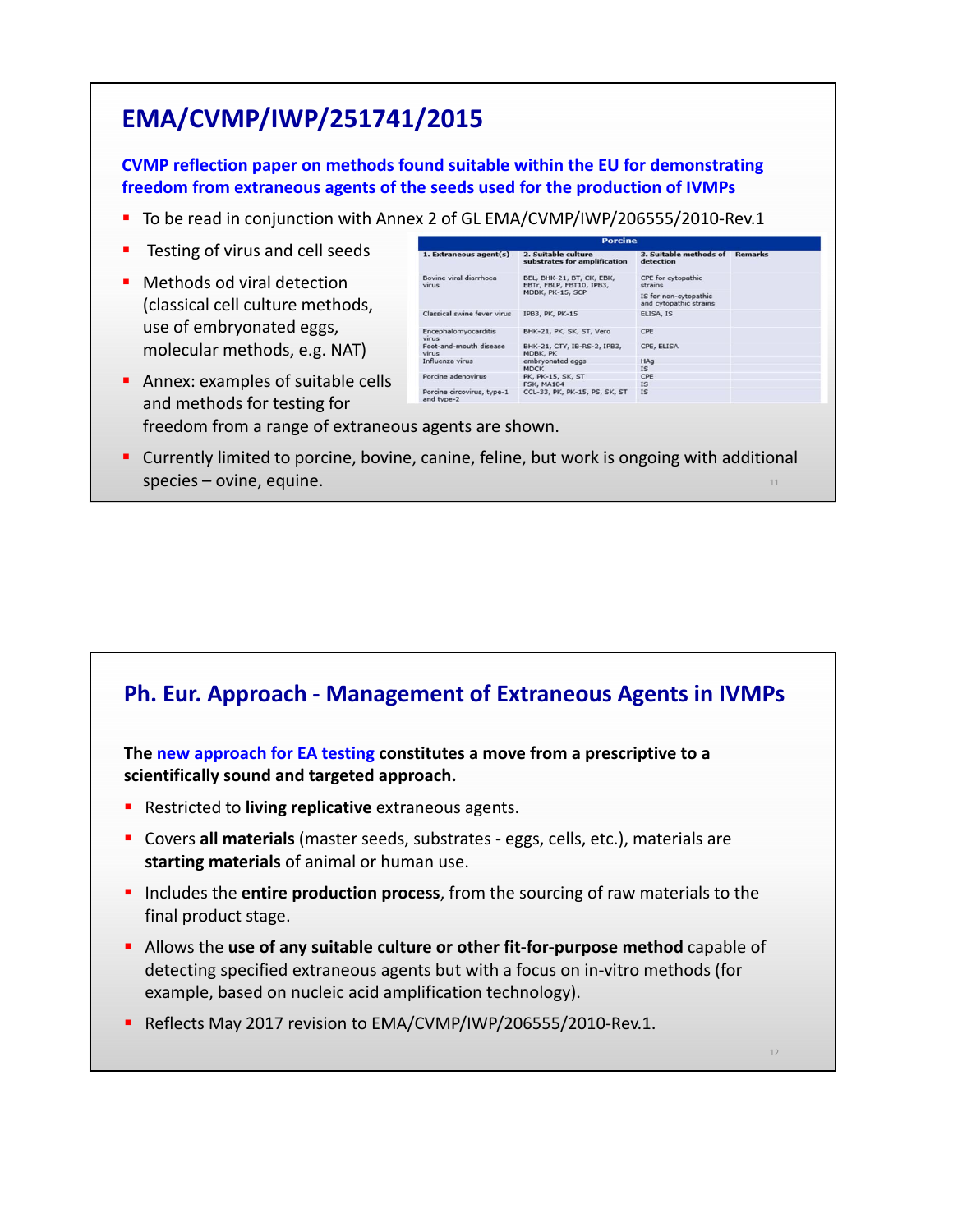### **Ph. Eur. Approach - Management of Extraneous Agents in IVMPs**

#### **The new approach for EA testing …**

- **Includes a reference to risk management.**
- **Provides an updated single reference list of EA to be considered in the risk assessment.**

**Risk management** (identify – assess – control – review controls)

- **Risk identification**
- Risk assessment risk of contamination of materials and FP
- $\blacksquare$  Risk control define and apply appropriate control measures

**Aspects/concerns are raised that are considered to be outside the scope of Ph. Eur. texts (particular where matters for authorisation of IVMPs are concerned)**

13

14

**Proposal:** Prepare a Question & Answer document to address these concerns.

## **Questions and points for considerations**

 **Re-testing of well-established cell banks and master seeds - Applicability of revised/new guidance to seeds as starting materials for existing products or for new products where the seed is already in use for existing products.**

(How to manage material assessed in the past (seed or cell lines) and used again in a new product/application? Is additionally assessment/testing needed?, Is re-validation of test methods requested? Should well-established cell banks used for production of vaccines, and master seeds be re-tested?)

 **Historical value of the previous requirements and detailed testing methods as mentioned in the Ph. Eur.: Can the "old" detailed protocols now available in the Ph. Eur. archives still be used?** 

(What is expected with regard to fit-for purpose aspects of these tests methods? What documentation has to be provided to demonstrate adequate sensitivity and specificity?)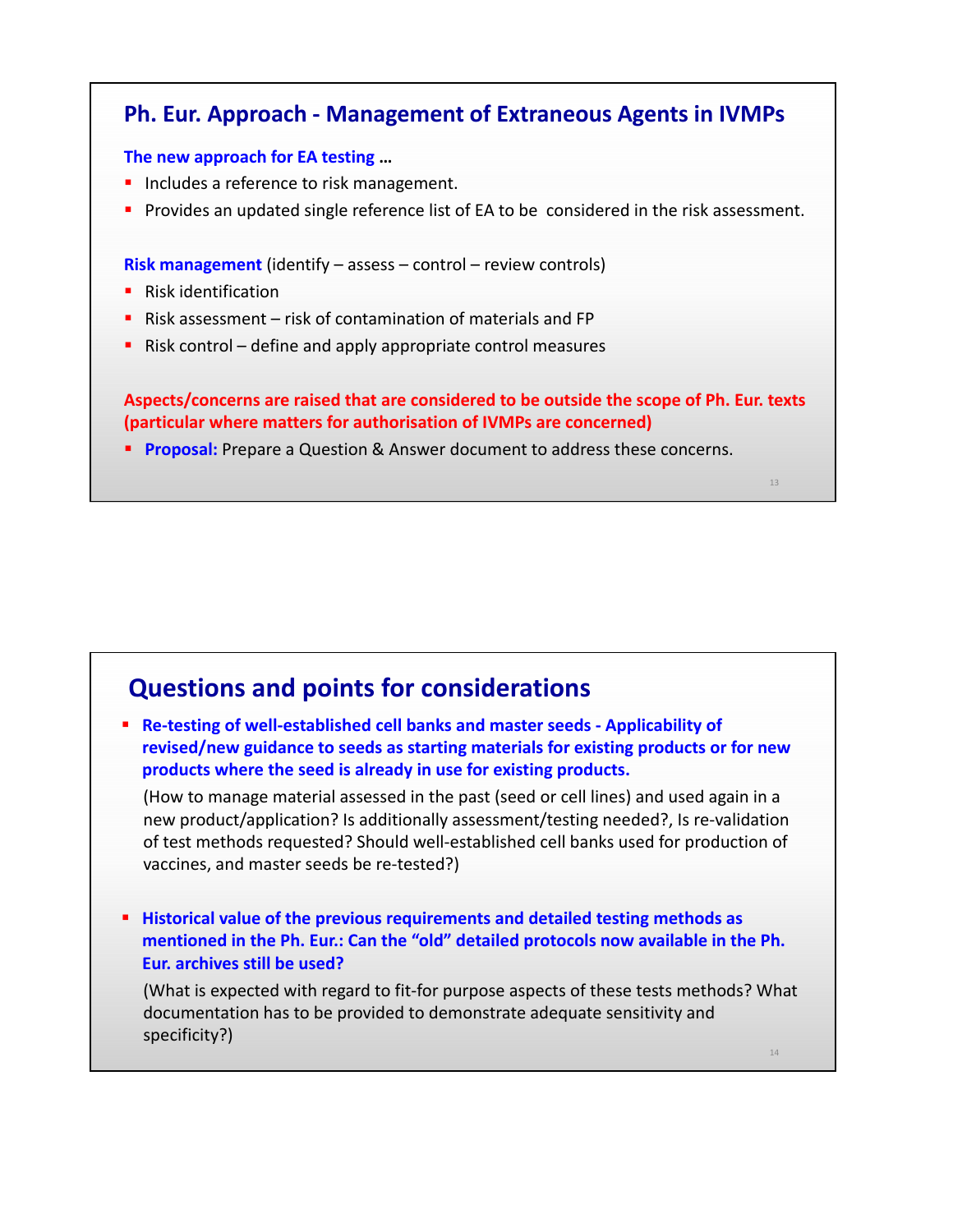## **Questions and points for considerations**

### **Validation of new test techniques – expectation with regard to validation and documentation in the dossier.**

(What information should be provided e.g. on PCR tests (details of the primers used, justification of the cut-off limits, justification that the methods are able to detect relevant field virus strains. Clarification of what is meant by methods of "adequate sensitivity and specificity". If a new method is used and a positive result is obtained, which measures can be taken to accept such "contaminated" materials? "viruses unable to multiply in vitro": What does this mean and what are the consequences?)

 **Uncertainty regarding assessment based on a risk management approach.** (What kind of justification for not carrying out a test for a specific agent might be considered suitable? Are bibliographic data acceptable?)

15

16

### **Next steps**

- **Preparation and finalisation of the Question and Answer document until July 2020**
- Need for revision of  $EMA/CVMP/IVP/206555/2010$ -Rev.1 guideline + annex 2
- Need for revision and further completion of EMA/CVMP/IWP/251741/2015 reflection paper
- Need for elaboration of new or further guidance?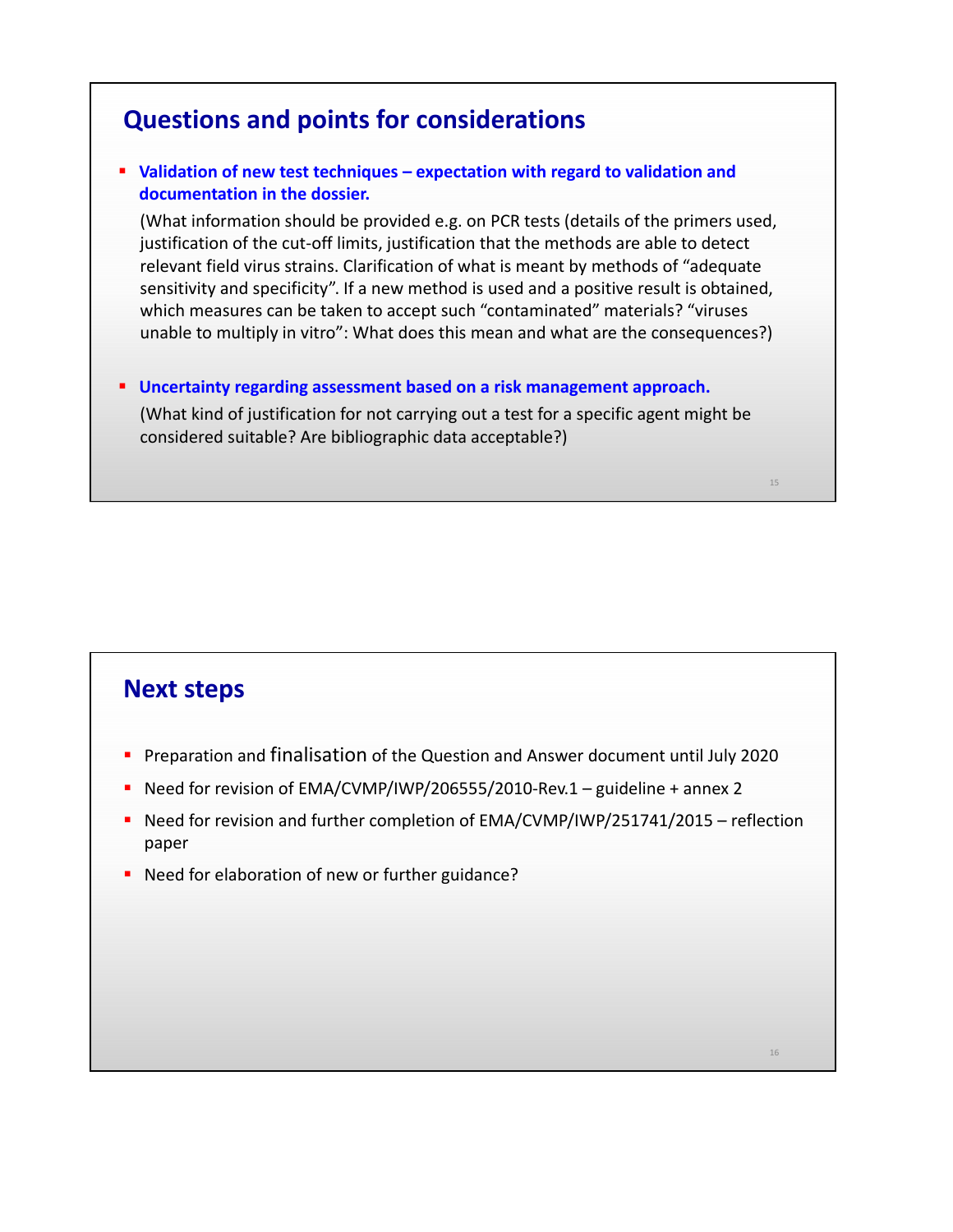

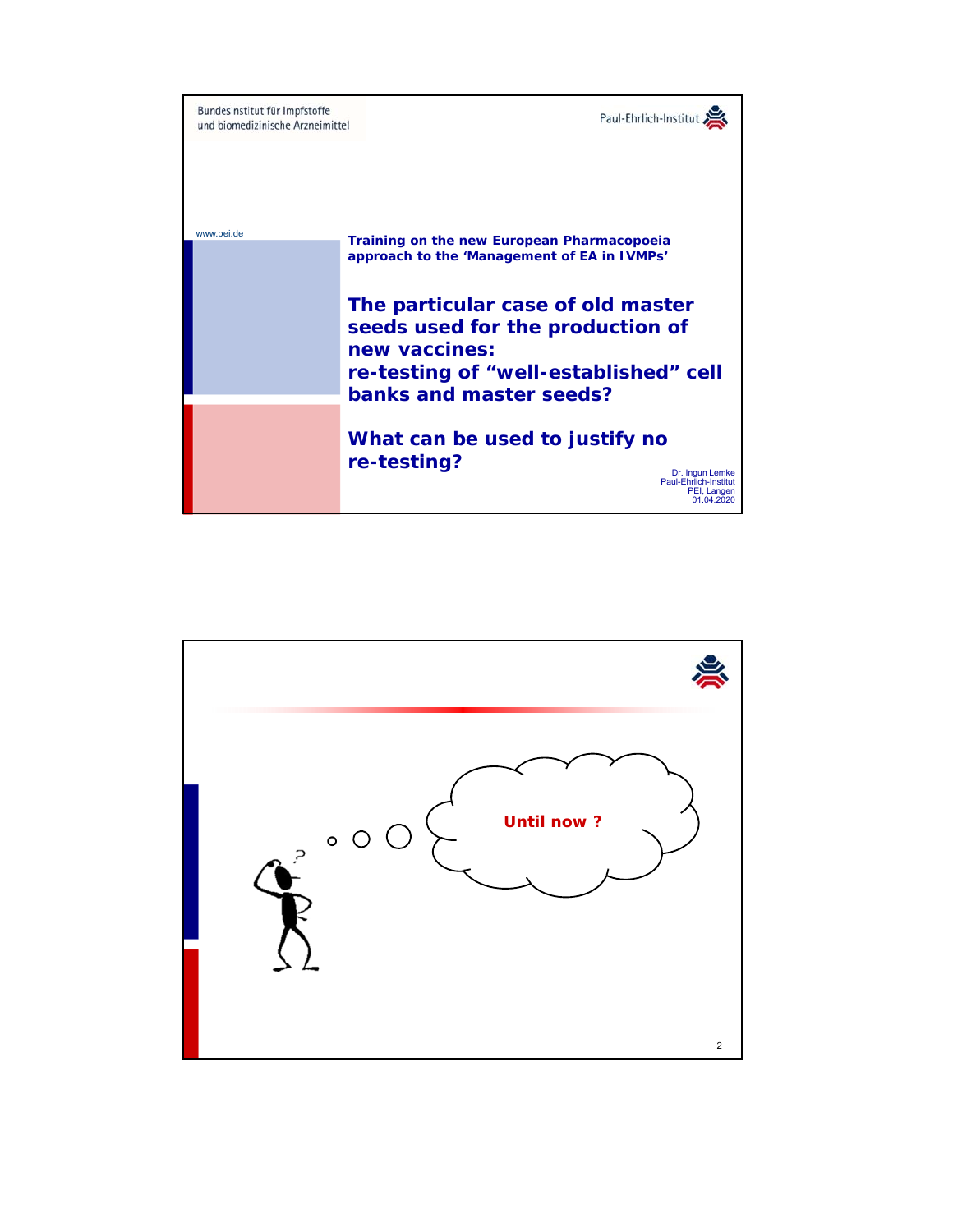

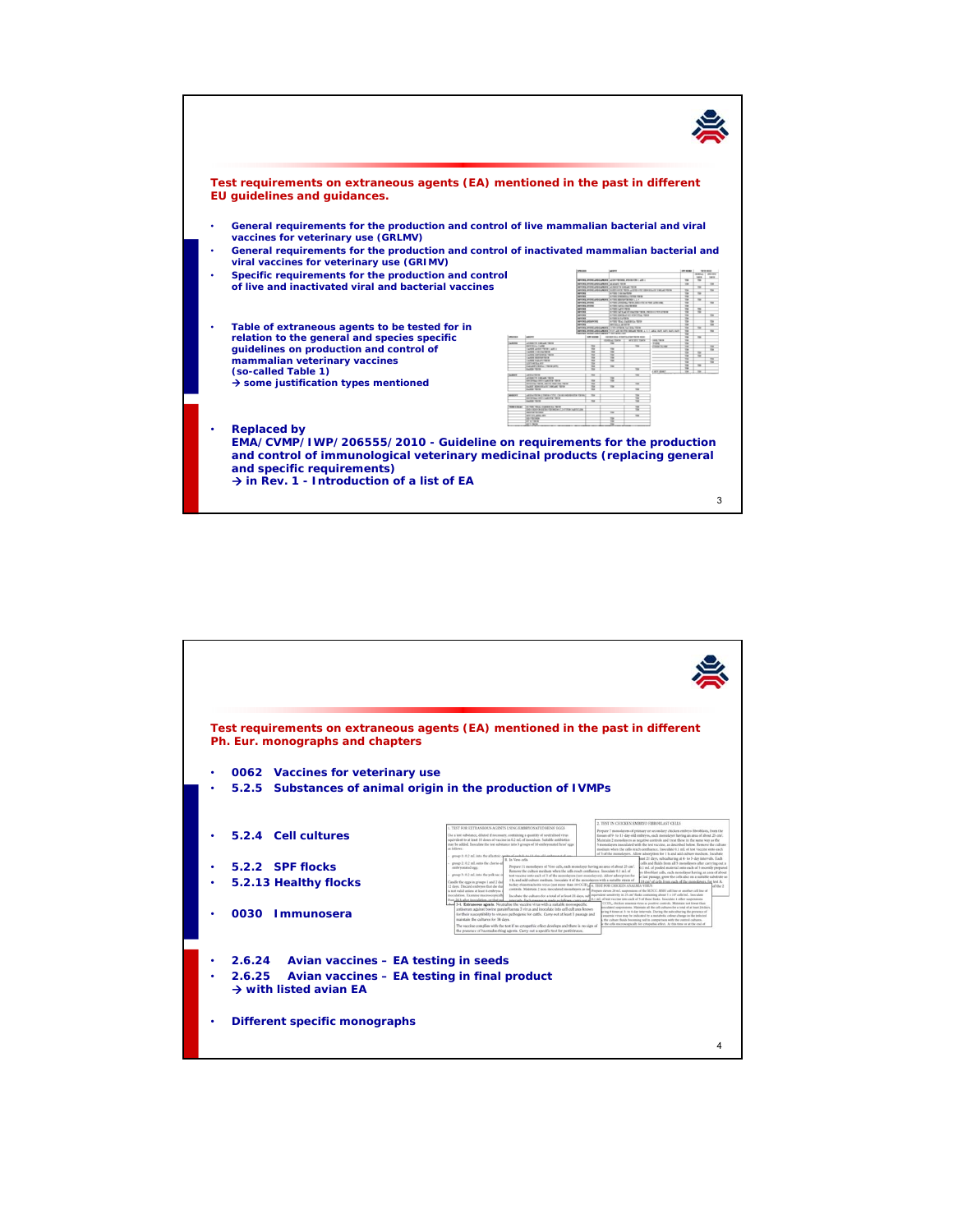

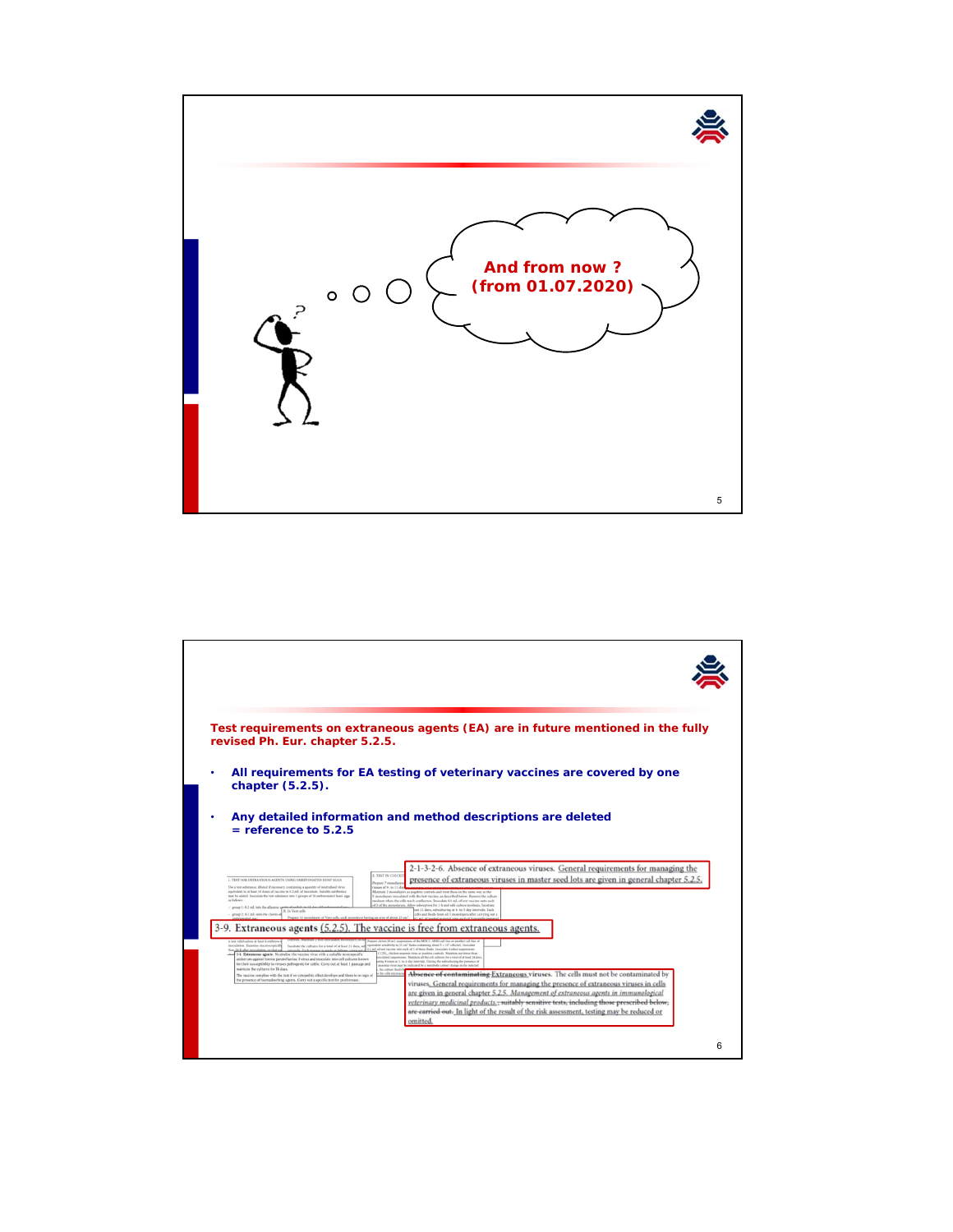

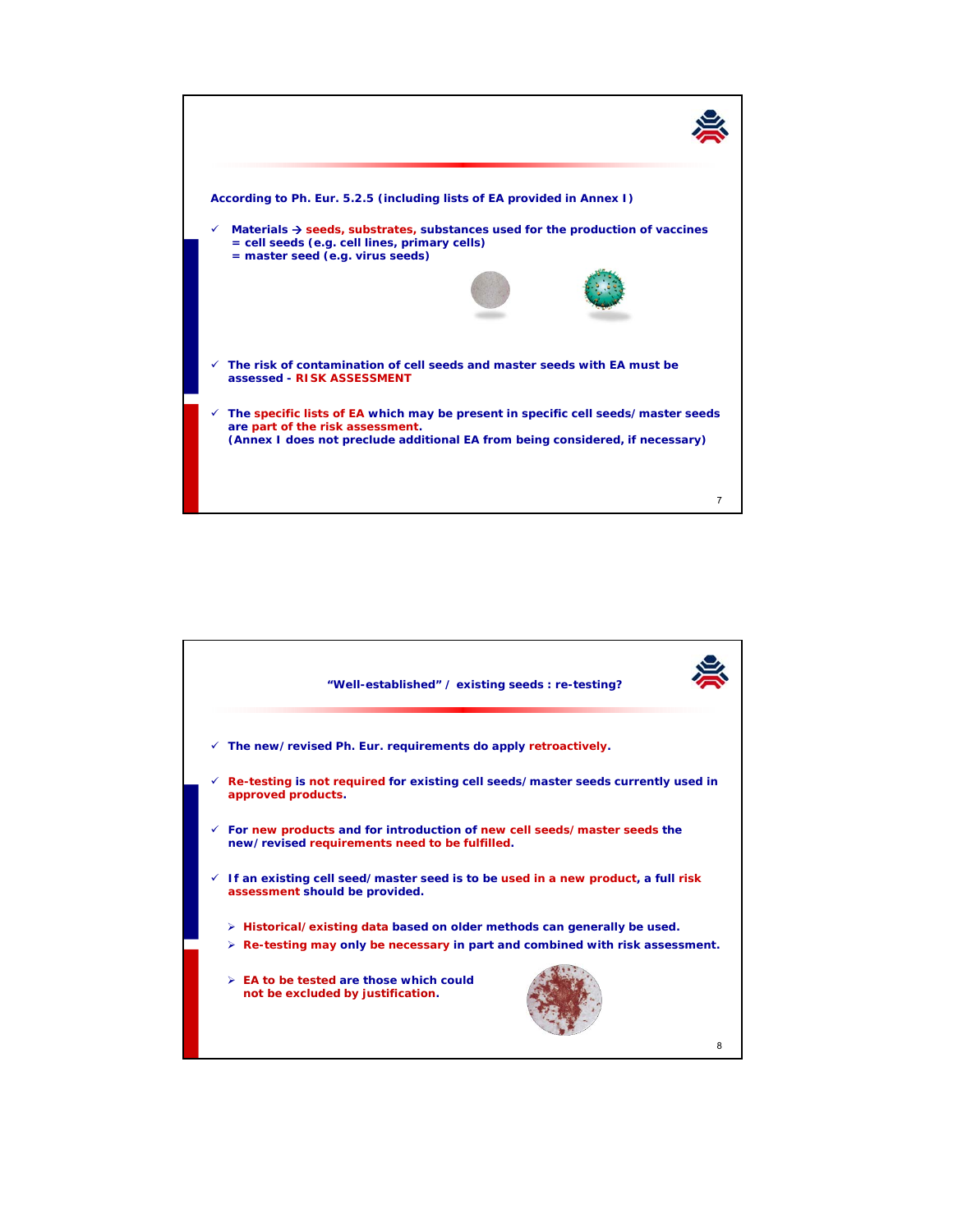

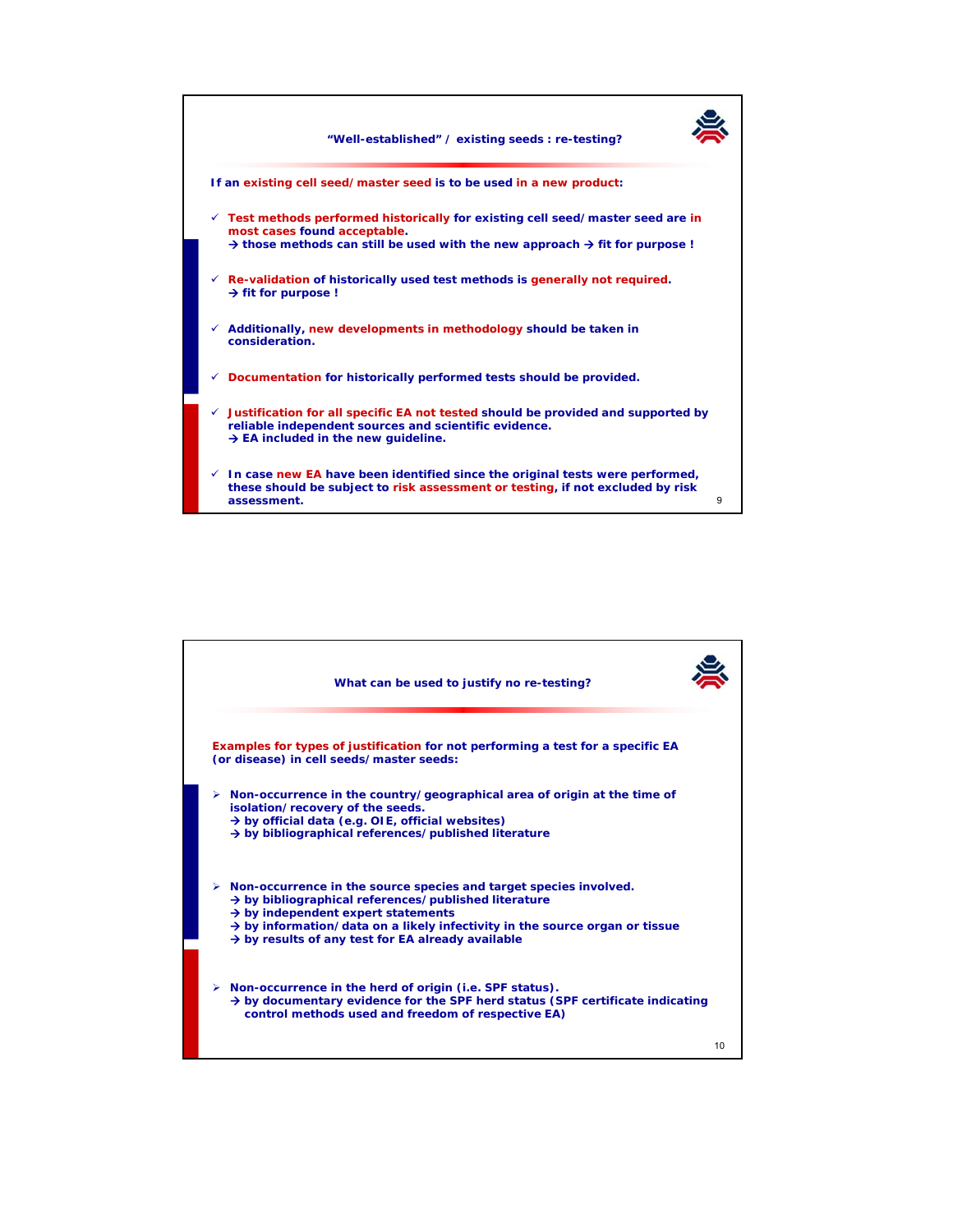

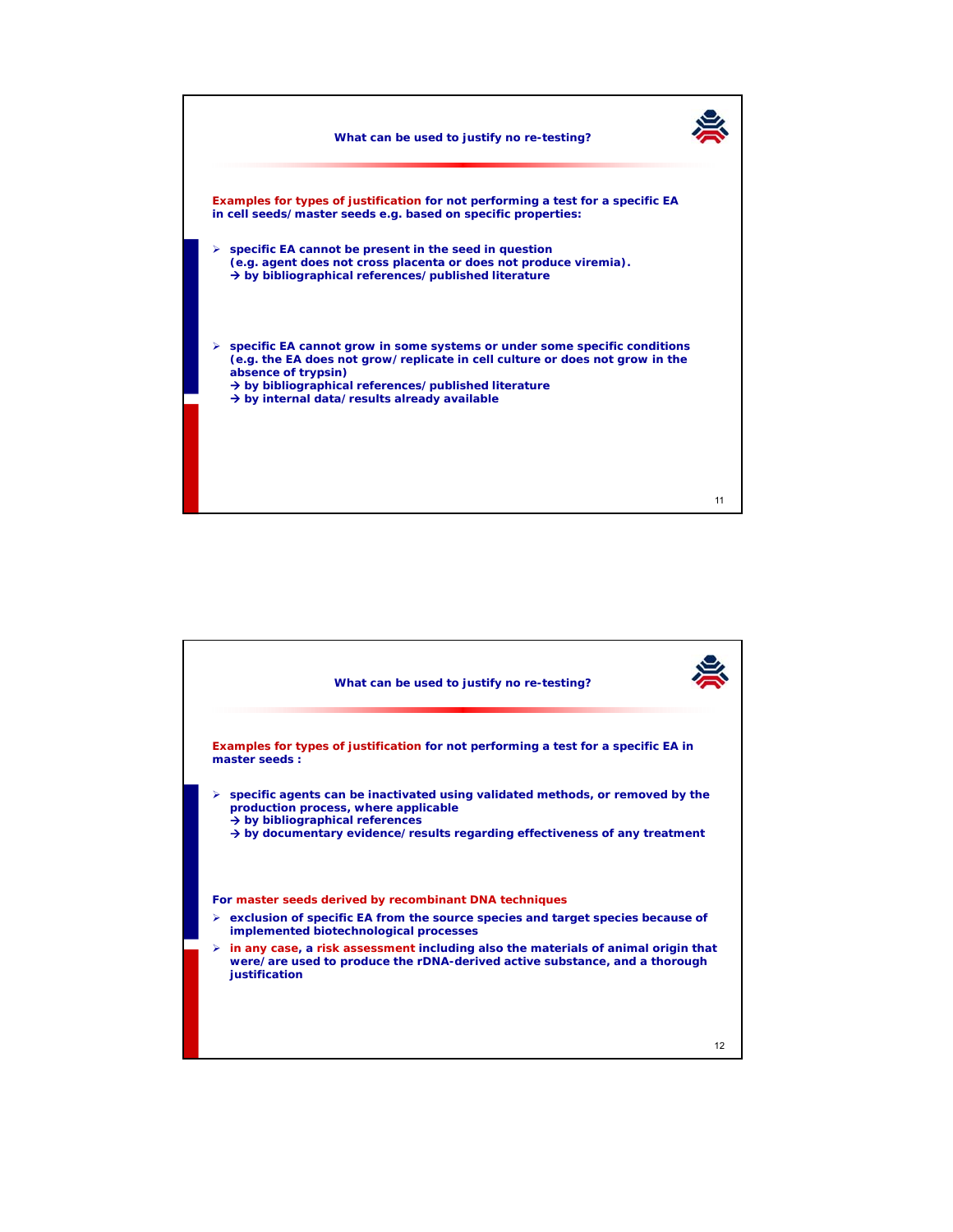

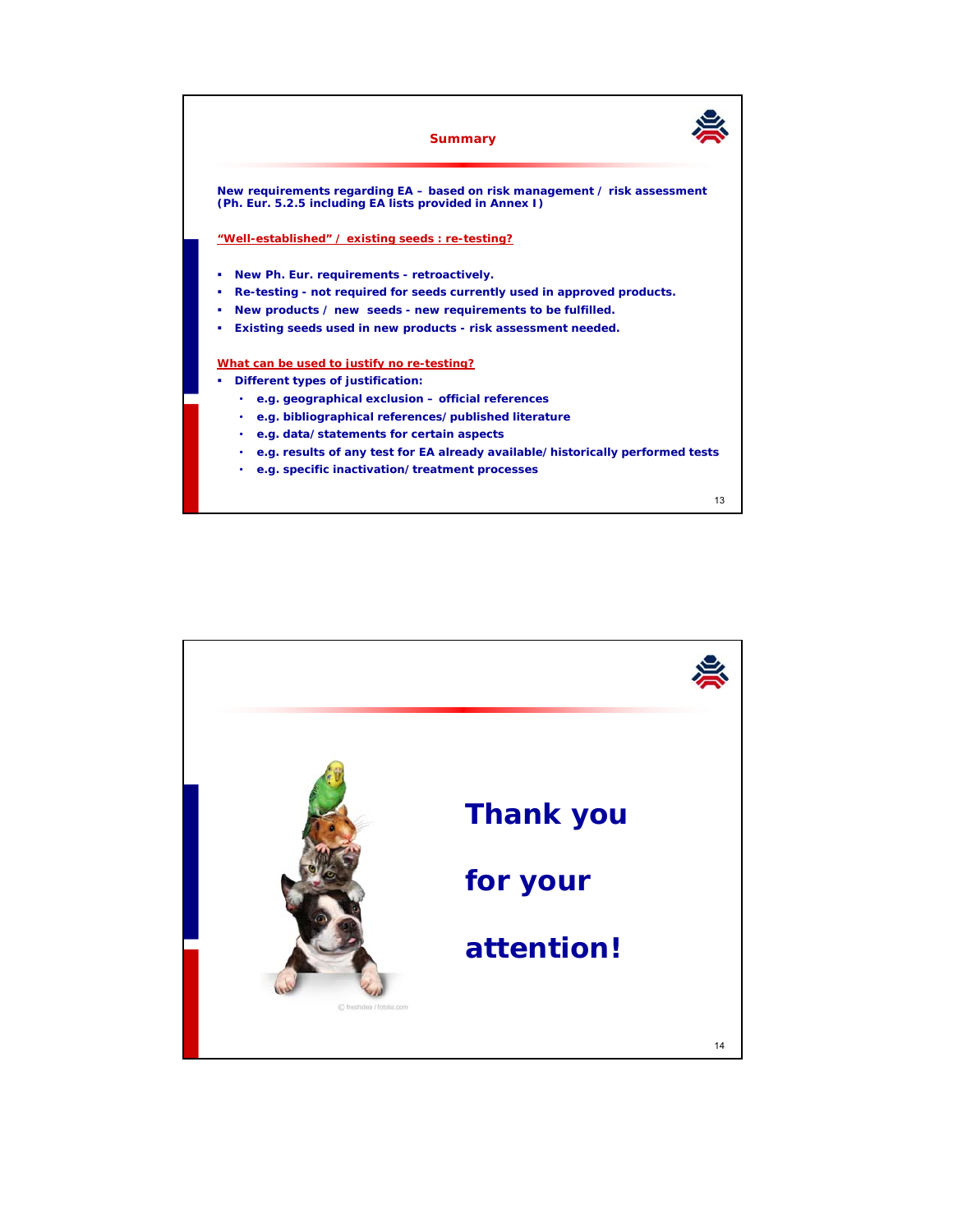# **Webinar on the "Management of Extraneous Agents in IVMPs"**

**Afternoon Session: Regulatory landscape**

**Historical value of the previous requirements and detailed testing methods as mentioned in the Ph. Eur.: Can the "old" detailed protocols now available in the Ph. Eur. archives still be used?** 

1st April 2020 Esther Werner

2

## **Disclaimer**

I attend this webinar as an individual expert and I express here my personal views.

The information contained in this presentation does not necessarily reflect the opinion or the position of the Paul-Ehrlich-Institut, the Committee for Veterinary Medicinal Products or the Immunological Working Party.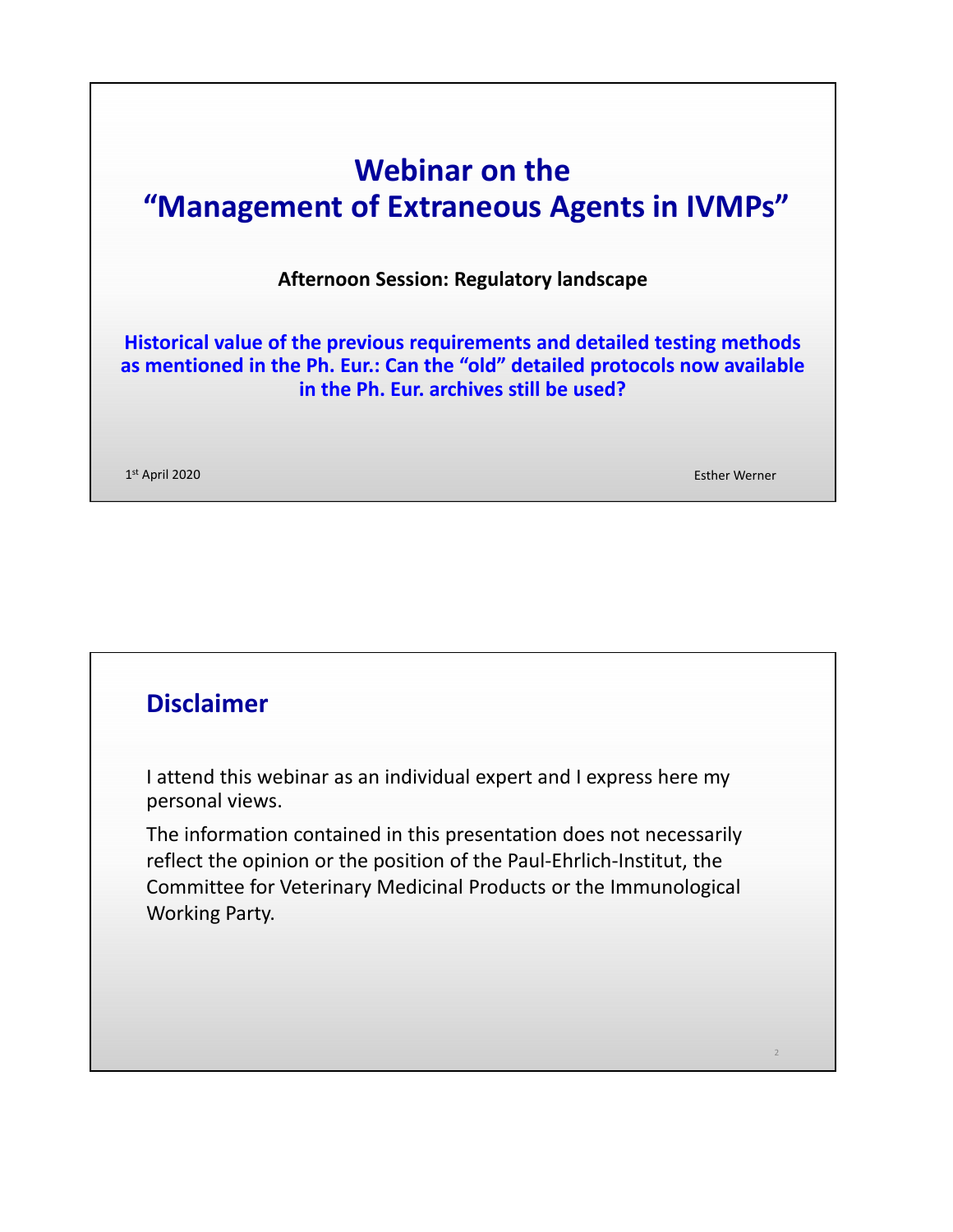## **Questions and points for considerations**

**Historical value of the previous requirements and detailed testing methods as mentioned in the Ph. Eur.: Can the "old" detailed protocols now available in the Ph. Eur. archives still be used?** 

(What is expected with regard to fit-for purpose aspects of these tests methods? What documentation has to be provided to demonstrate adequate sensitivity and specificity?)

3

4

### **Historical value of the previous requirements and detailed testing methods as mentioned in the Ph. Eur.: Can the "old" detailed protocols now available in the Ph. Eur. archives still be used?**

#### **Situation**

- Detailed descriptions of the test methods for EAs in materials which are used during the manufacture of IVMP were referred to in Ph. Eur. monograph 0062, chapter 5.2.4, chapter 2.6.24 and chapter 2.6.25. – **now deleted**
- New approach on managing EA is now described in chapter 5.2.5 and chapter 2.6.37.
- Detailed protocols for the methods deleted from the current Ph. Eur. edition, will be **available in the Ph. Eur. archives** (https://pheur.edqm.eu/app/arch/search/).
- **Current tests have been validated through use for decades.**
- **P** Revised requirements for EAs will apply also to already authorized products.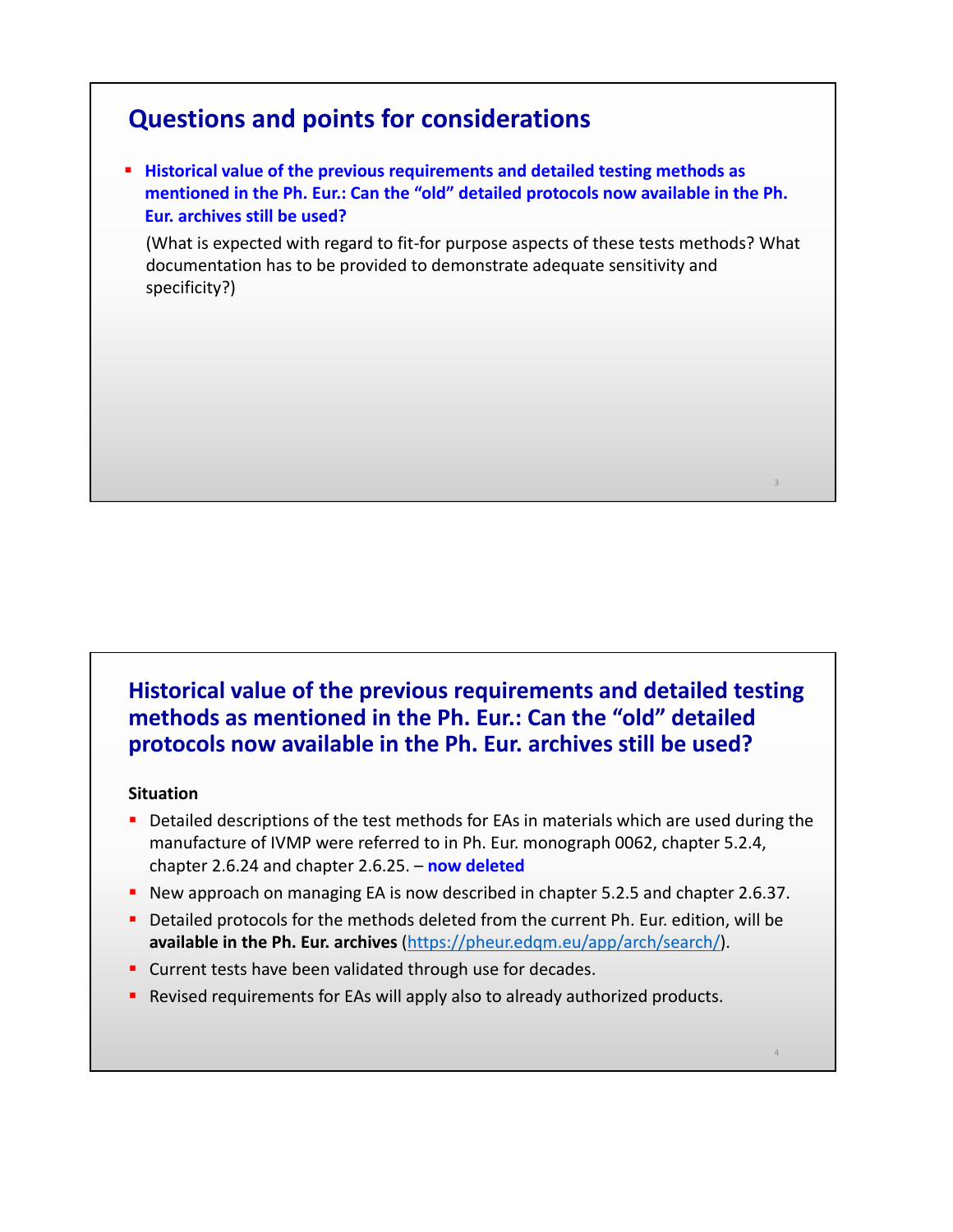### **Historical value of the previous requirements and detailed testing methods as mentioned in the Ph. Eur.: Can the "old" detailed protocols now available in the Ph. Eur. archives still be used?**

- **Detailed protocols for methods considered to be "historically validated**" deleted from the Ph. Eur., available in the **Ph. Eur. archives** only.
- Testing protocols may still be used provided they have been **shown to be fit-for purpose** (i.e. suitable sensitivity, specificity, repeatability and use of appropriate controls).
- **Proposal using model viruses for validation** (e.g. porcine parvovirus for validation of trypsin irradiation). Is this an acceptable approach?

5

6

### **Historical value of the previous requirements and detailed testing methods as mentioned in the Ph. Eur.: Can the "old" detailed protocols now available in the Ph. Eur. archives still be used?**

- **New chapter 2.6.37 'Principles for the detection of extraneous viruses in IVMPs using culture methods'** 
	- Keeps existing methods (cell cultures, chicken materials such as embryonated eggs & primary cells), but in less detail.
	- CVMP reflection paper guidance of suitable cells/substrates and methods of detection for the listed cells and substrates for specific extraneous agents (historic data).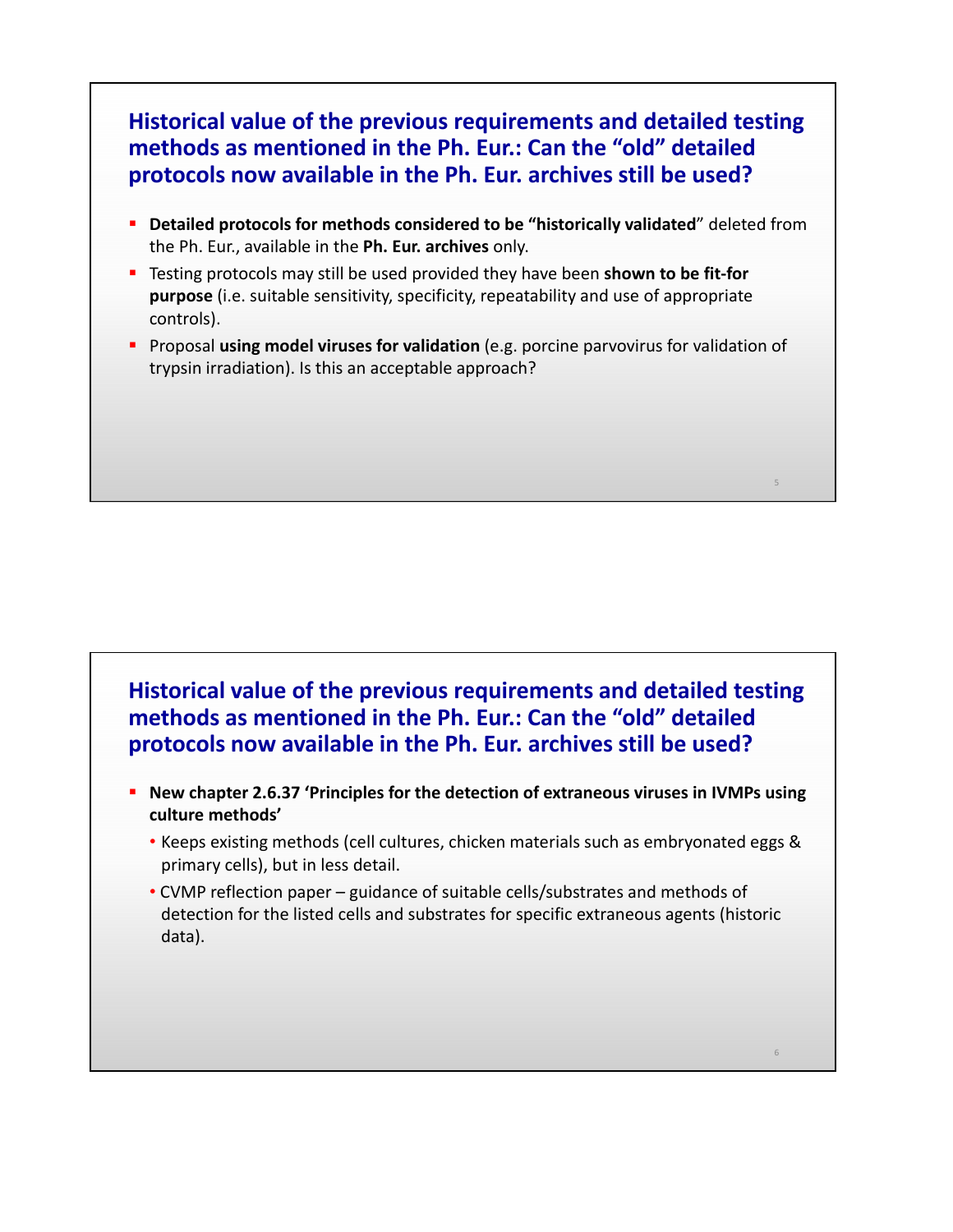### **Historical value of the previous requirements and detailed testing methods as mentioned in the Ph. Eur.: Can the "old" detailed protocols now available in the Ph. Eur. archives still be used?**

- What is expected with regard to **fit-for purpose** aspects of these tests methods? i.e. suitable sensitivity, specificity, repeatability and use of appropriate controls.
- **What documentation is needed for authorisation?**
- *"The results of the tests are acceptable if the method has been demonstrated to provide adequate sensitivity and specificity for the detection of the targeted extraneous agent."*
	- Clarification of what is meant by methods of "adequate sensitivity and specificity".
	- What is expected to be "adequate sensitivity and specificity" for the detection of the targeted EA?

**Historical value of the previous requirements and detailed testing methods as mentioned in the Ph. Eur.: Can the "old" detailed protocols now available in the Ph. Eur. archives still be used?**

- **Discussion is ongoing with regard to the requirements for using detailed testing methods for EA described in previous editions of Ph. Eur.**  Old methods: simply accept without justification (it was accepted like that for many years) or provide justification or include positive control?
- See also presentation on 'Management of extraneous agents in IVMPs Validation of new techniques – Expectation with regard to validation and documentation in the dossier.'

8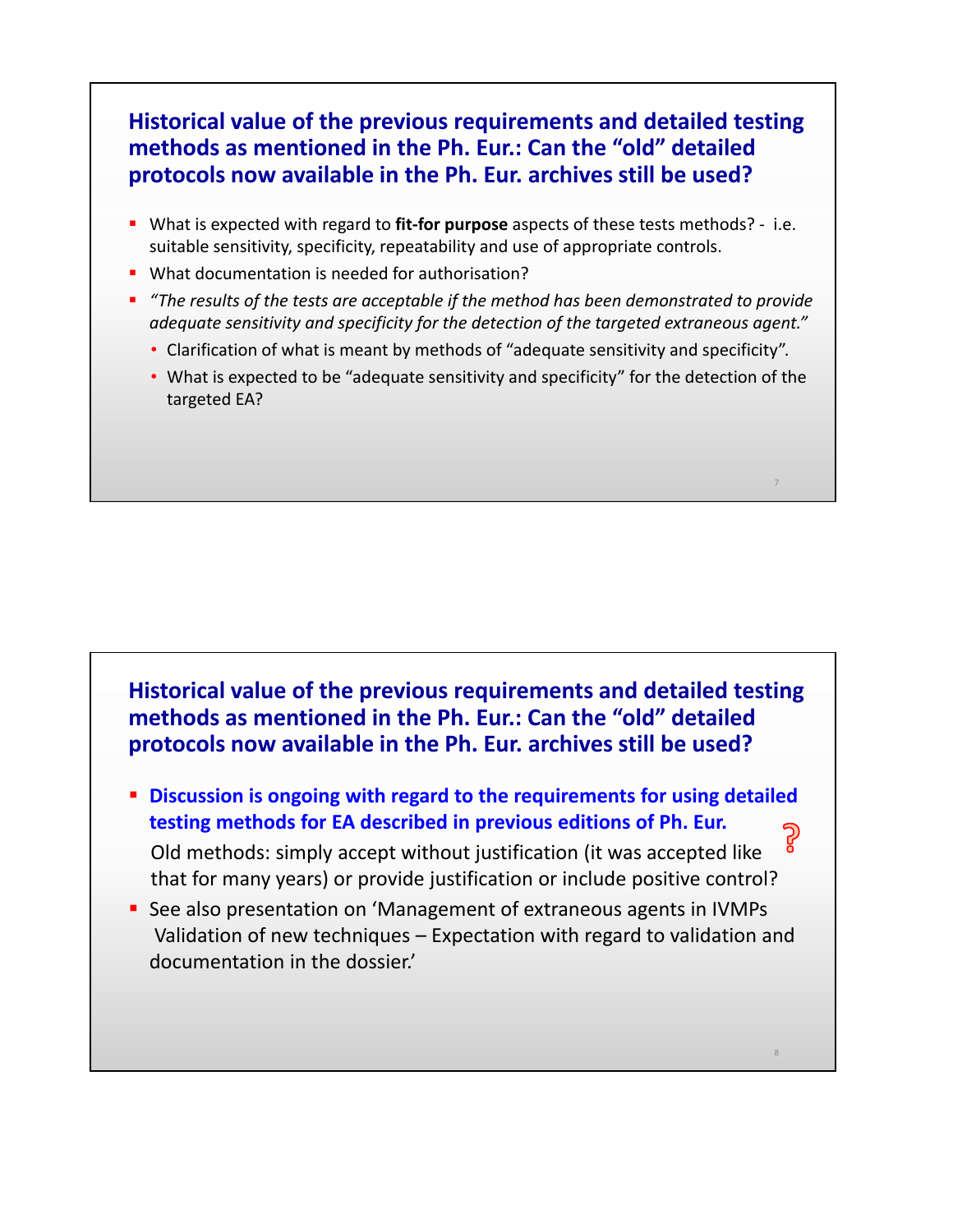

### **Management of extraneous agents in IVMPs Validation of new techniques – Expectation with regard to validation and documentation in the dossier**

#### **Dr Caroline Guittré**

**Immunologicals Assessment Unit** - **ANSES-ANMV French Agency for veterinary medicinal products –**

Mail: caroline.guittre@anses.fr



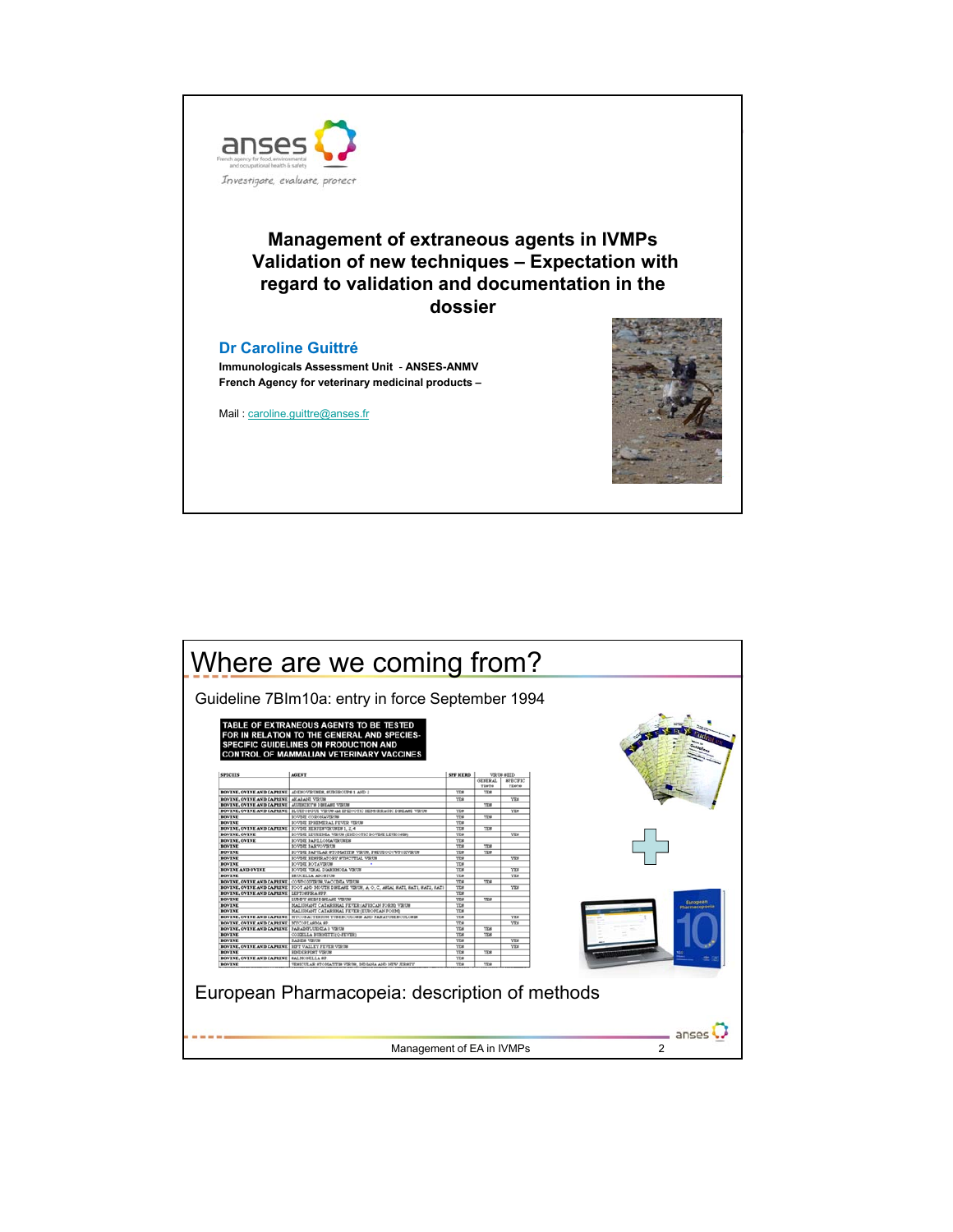

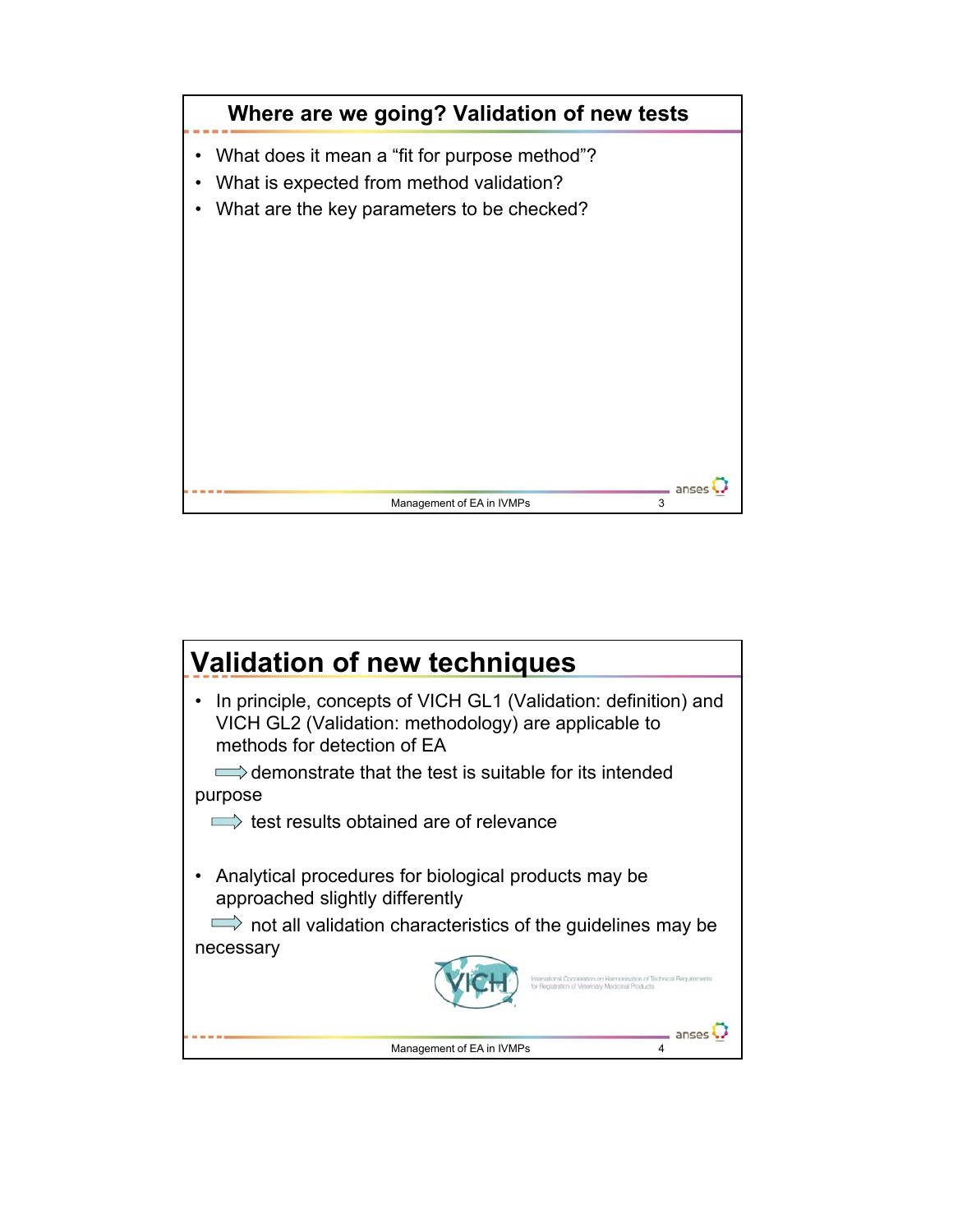

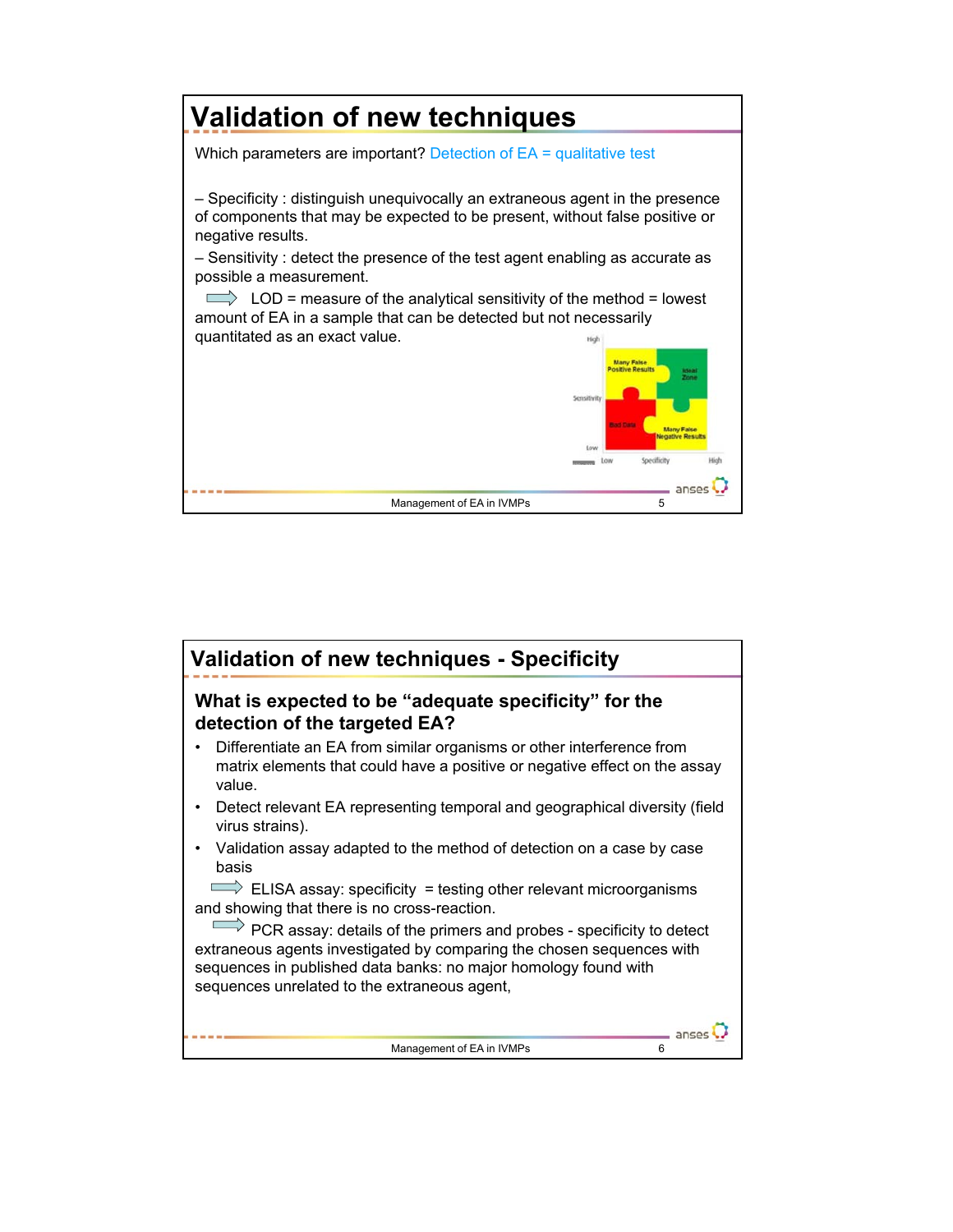

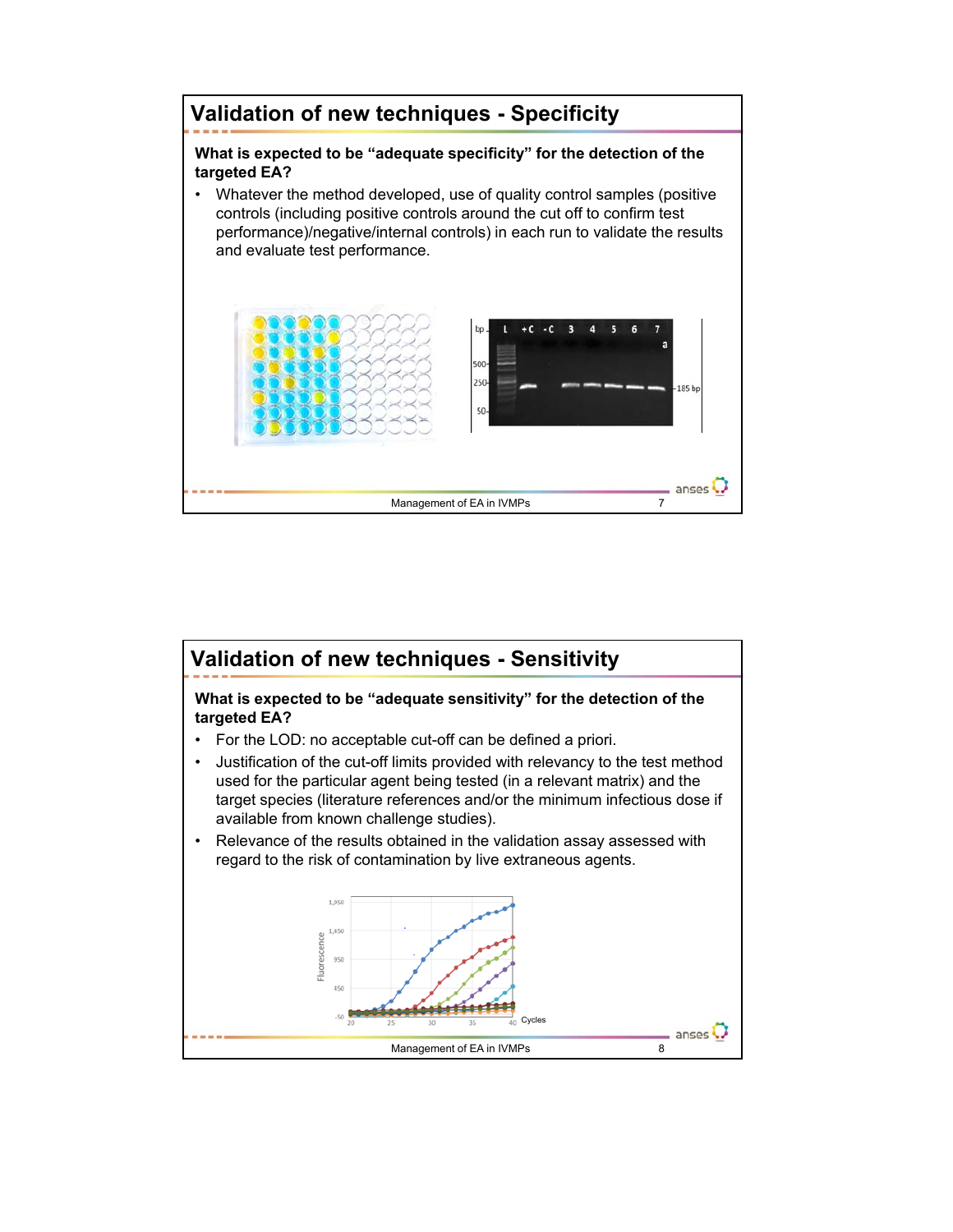